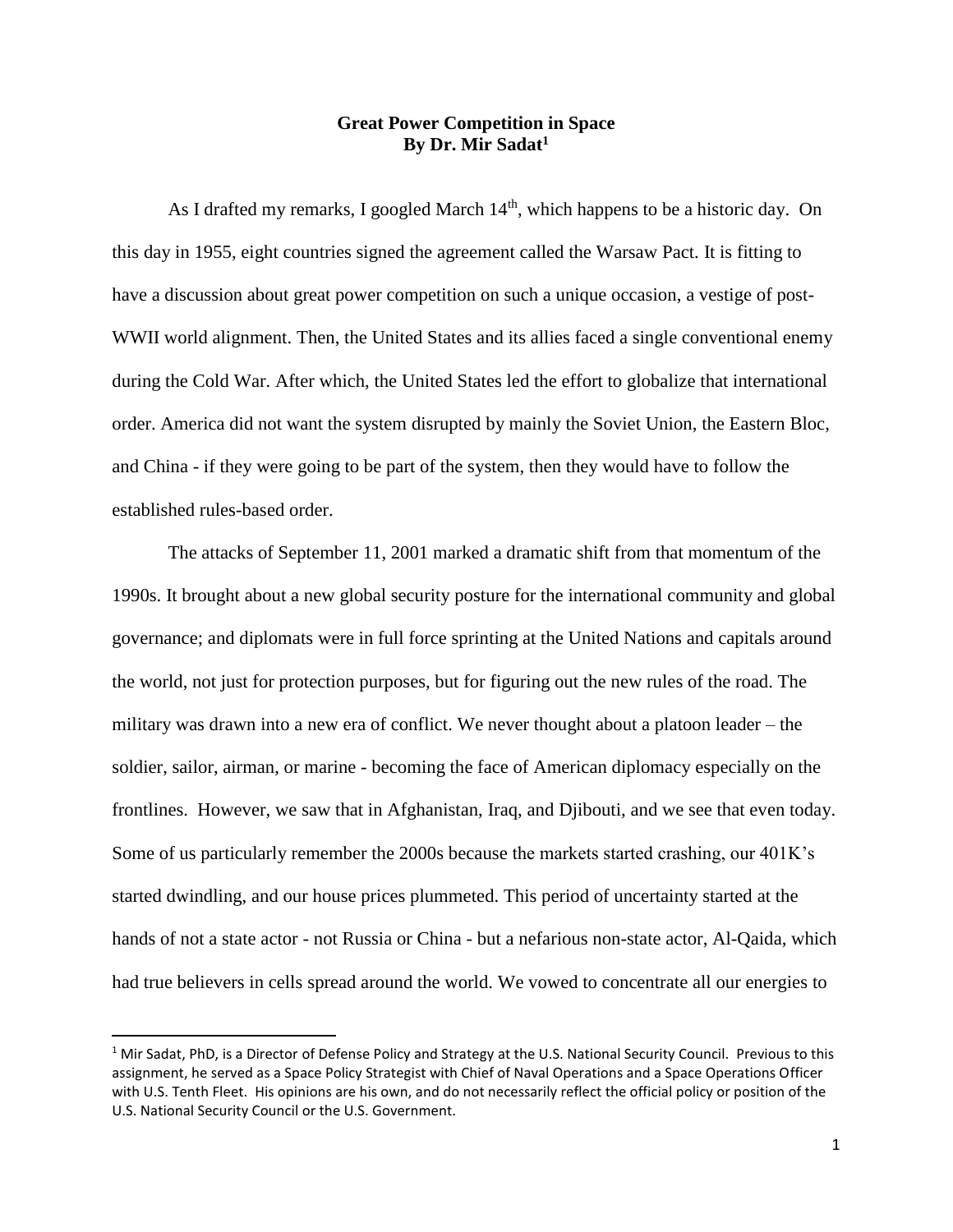mitigate the impact of these violent jihadi terrorists. So, our posture became one of leveraging our asymmetric warfare capabilities: we promised that we will find them no matter in what cave they hid, we will get to them, and we did. This was all in the pursuit of restoring global, political, and economic security.

The 1990s push for an interconnected global market came to an end after the 2007 market crash. Since then, the prospect of bringing Russia or China into a world order in which we were the most powerful player has diminished. And thus, during the last couple of years we have been talking about the return of great power competition. And, if you read the National Security Strategy (NSS) that my organization published in 2017, you will see this emphasis. The ship is fixing its bearings because we have been focused overly on non-state actors while state actors are not given adequate attention. When discussing great power competition, of course, we think about China, the South China Sea, and other maritime disputes. We also think about Russia, Europe, Eurasia, and about the fragmented fault lines across sections of the Middle East, Africa, and South Asia where these great powers converge.

But nowhere is great power competition as ambiguous and nebulous than in space. There is a great power competition in space, and thus space figures prominently in the 2017 NSS. The NSS says the United States considers unfettered access to and freedom to operate in space to be a vital interest. I interpret vital interest to be something for which you will fight. The NSS further elaborates that any harmful interference with or attack upon critical components of our space architecture that directly affects vital U.S. interests will be met with a deliberate response at any time, any place, any manner, and in a domain of our choosing. Besides space - land, air, sea are the other three natural domains while cyber is man-made. Communications, financial networks,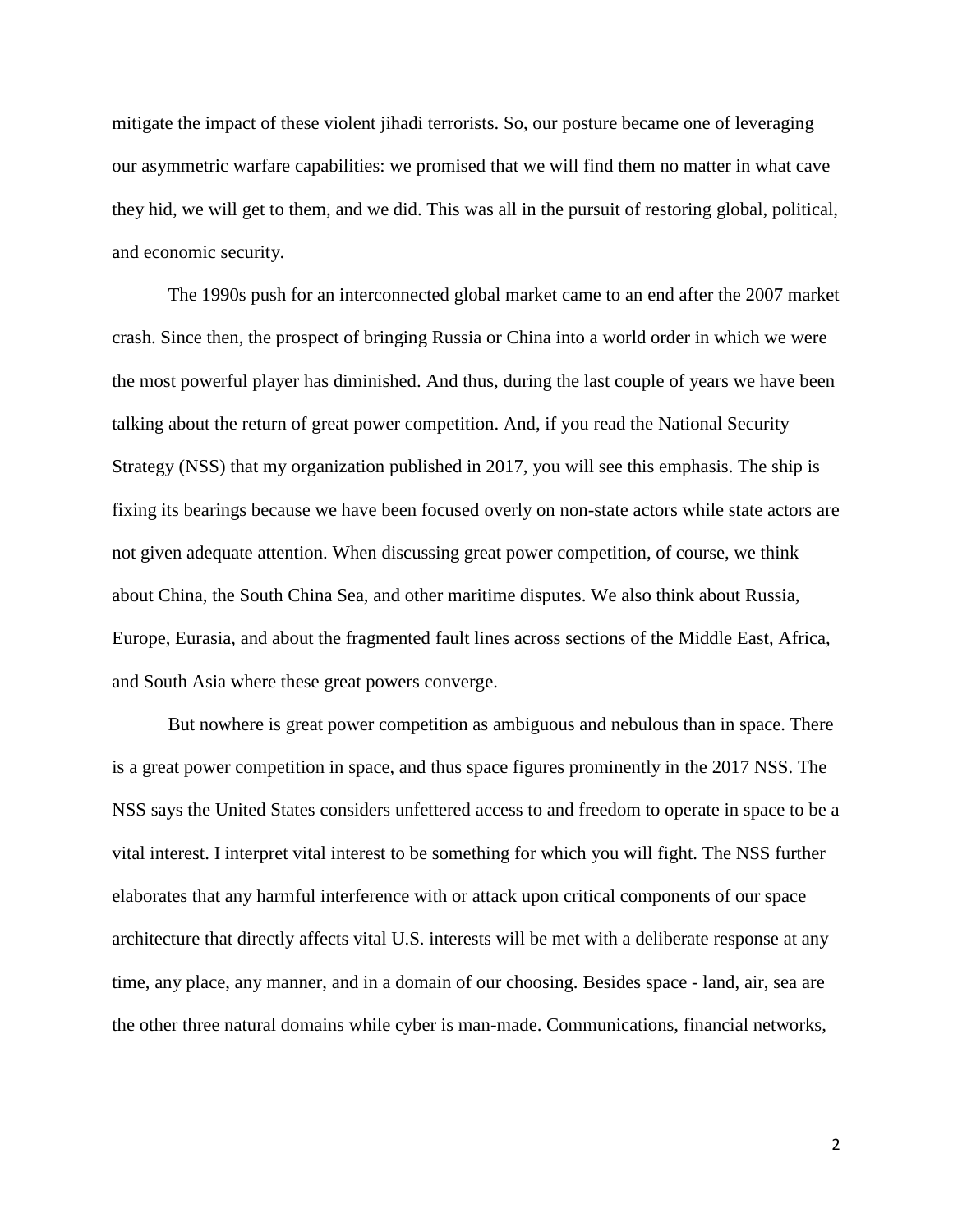military and intelligence systems, weather monitoring, navigation and more have components in the space domain. In short, the NSS calls for advancing space as a priority domain.

In contrast to its critics, there is a need for a United States Space Force, this is the right time to build that force, and the executive branch proposal on the Hill is the most feasible given our current budgetary constraints. Facing Congress right now is the decision to authorize and fund the nation's space warfighters. This would equip them with the necessary legal authorities, equipment, and support so that warfighters could practice and operate with freedom in space to deter attacks, protect the terrestrial force's dependencies on overhead capabilities, safeguard our military and commercial assets in space, and when necessary, defeat hostile space threats.

Currently, just in the military realm, we have little less than about 100 operational satellites. The United States cannot wait for another 9/11 in space. And we definitely cannot wait for perhaps a full-on Pearl Harbor-style attack on American satellite constellations - to convince our U.S. decision-makers that it is time to create a U.S. Space Force. That would be akin to waiting on World War Two (WWII) to convince leaders to build a U.S. Air Force. Should we ever come to conflict - the additional 74 Air Force squadrons or the 355-Navy ships our nation desperately needs for future contingencies could become largely irrelevant by our adversary's space activities.

America's space enterprise, governance structure, and the way we organize was constructed on the strategic environment of the Cold War. A bi-polar environment that no longer exists. In this new era of multi-domain warfare, our competitive margin of dominance is shrinking. No longer are only troops and hardware going up against each other. Militaries are using hybrid land, air, sea, space and cyber capabilities in conflict. So, our space systems support the terrestrial forces, but actions in space also affect our future conflicts here on Earth.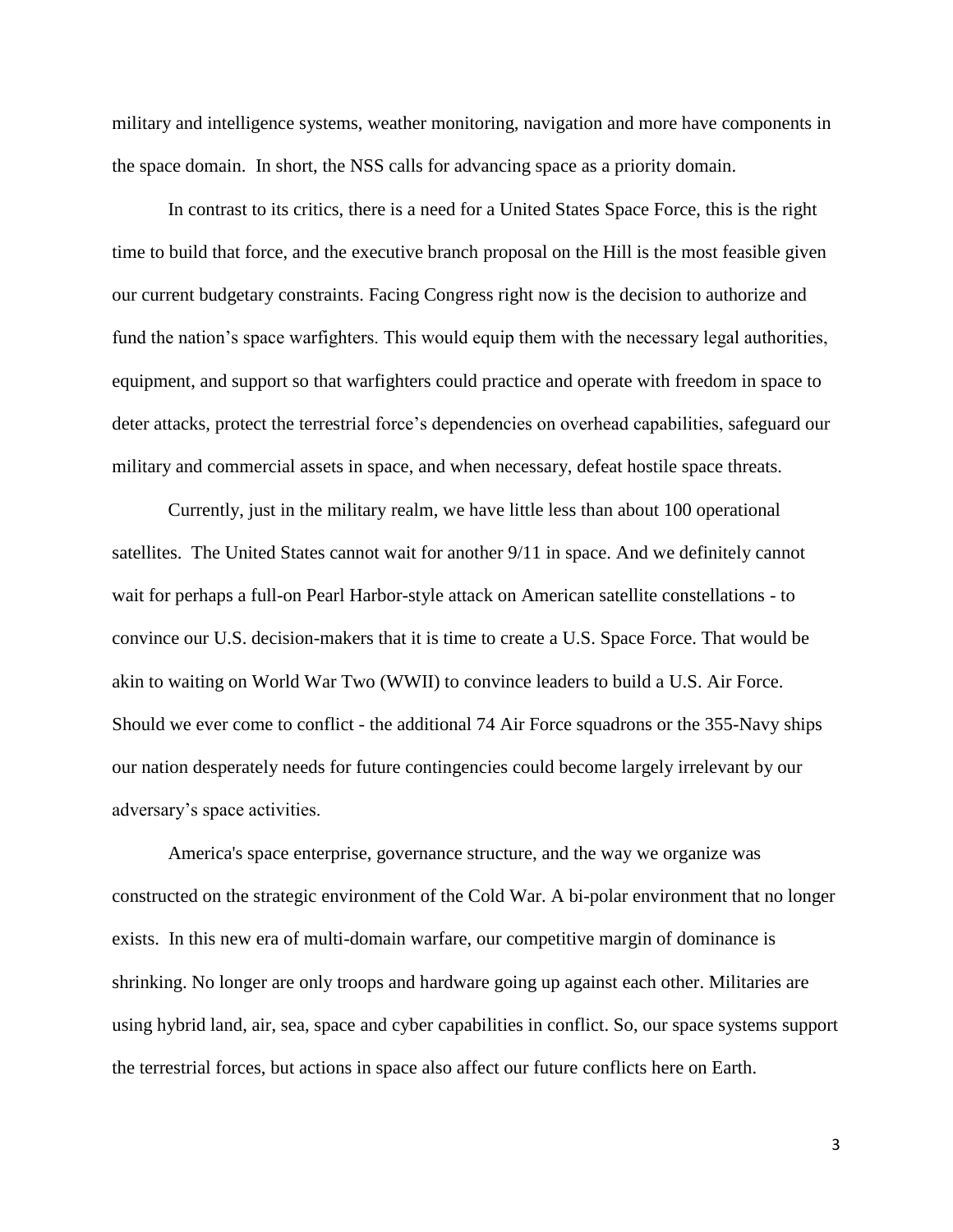No amount of wishful thinking can make our adversaries, their capabilities, or our shortcomings go away. The first rule of strategy is to always be realistic. Military strength in any domain should be about avoiding war through soft power such as diplomacy and the deterrence of hard power by making any attack undesirable and costly to the adversary. The post-Cold War assumption that space would remain uncontested, and that the United States and our allies would have dominance, is no longer valid.

It is time to invest in space by resurrecting a U.S. Space Command and creating a new military branch: the United States Space Force. These two different things are sometimes confused, but they are complimentary and dependent initiatives. Establishing a combatant command such as U.S. Central Command or U.S. Special Operations Command, the United States Space Command will be dedicated to space and focused on joint warfighting operations of this vital domain. When this happens, the question is, what will be the international rules and acceptable norms and behaviors? Topics for diplomats, the military, and policymakers to figure out.

U.S. Space Command, when it comes into being, will have assigned Navy, Army, Air Force, and Marine Corps military and civilian personnel, who will support the command with their terrestrial-focused capabilities. In fact, some of these personnel deal with space as a collateral duty within their own branch of service. Therefore, without a Space Force, there will be no one solely dedicated, responsible, or accountable to recruit, train, develop doctrine, or equip space warfighters.

A separate Space Force will develop space professionals of all grades specialized for their specific duties and responsibilities, rather than space professionals focused only on the space problem sets facing their existing service. Even in the most space intensive service - the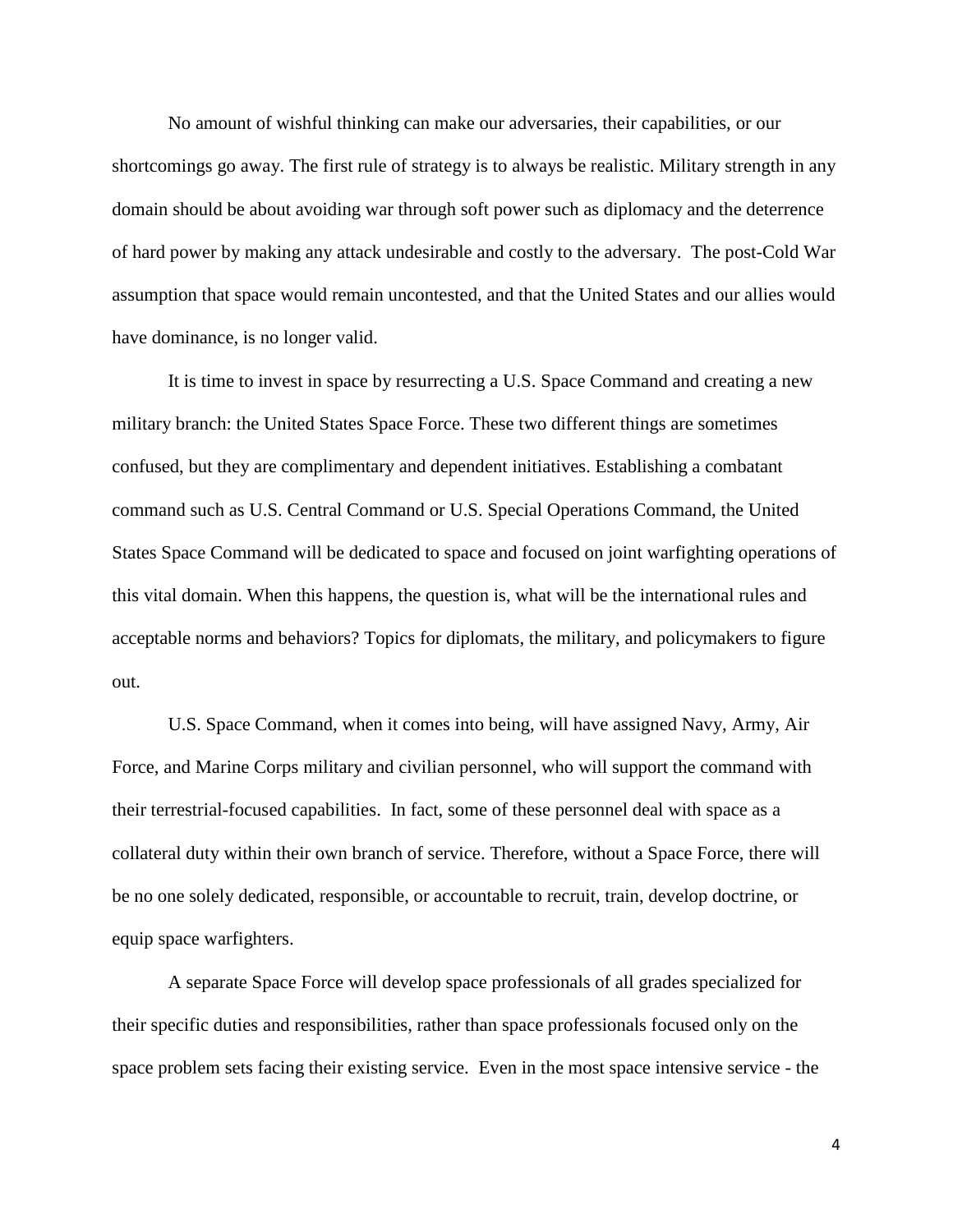U.S. Air Force –space operations officers and space operations enlisted are treated as interchangeable by rank and across the full spectrum of space duties. Across the rest of the operational Air Force, navigators, weapons controllers and pilots are not considered interchangeable officers. In fact, pilots are not even interchangeable by the type of aircraft they fly. Having the U.S. Space Force will ensure that space operators are not be valued any less than operators in other domains.

Reflect for an instance that the service created to think about air warfare was built after WWII instead of before. The U.S. Air Force was created in 1947 to organize, train, and equip for air warfare. Due to the success of the U.S. Air Force, no ground troops have been killed by enemy-manned aircraft attack since the end of the Korean War in 1953. How many troops were lost in WWII because we focused on the familiar land and sea domains, and turned a blind eye to emerging threats and opportunities in the air? Consider that it may have been better to build the Air Force in 1927 - before WWII - than in 1947. How many troops, civilians and satellite assets will we lose if in 2019 we delay the creation of the service to think about space warfare until after the next war?

History tends to be very cyclical. Conflict is inevitable, and space no longer is a sanctuary for commercial, civil, and military entities. We can either prepare and posture and do it the right way, or we can be unprepared when conflict comes to us. What does that mean for space diplomats, the military, and policymakers?

The United States cannot afford to fight a WWII-style conflict - knowing that the operational battlespace has exponentially expanded to include space. An opponent who controls space may hold our population centers and our deployed forces at risk, without ever taking decisive terrestrial action. For instance, you cut off a Navy ship's satellite communications and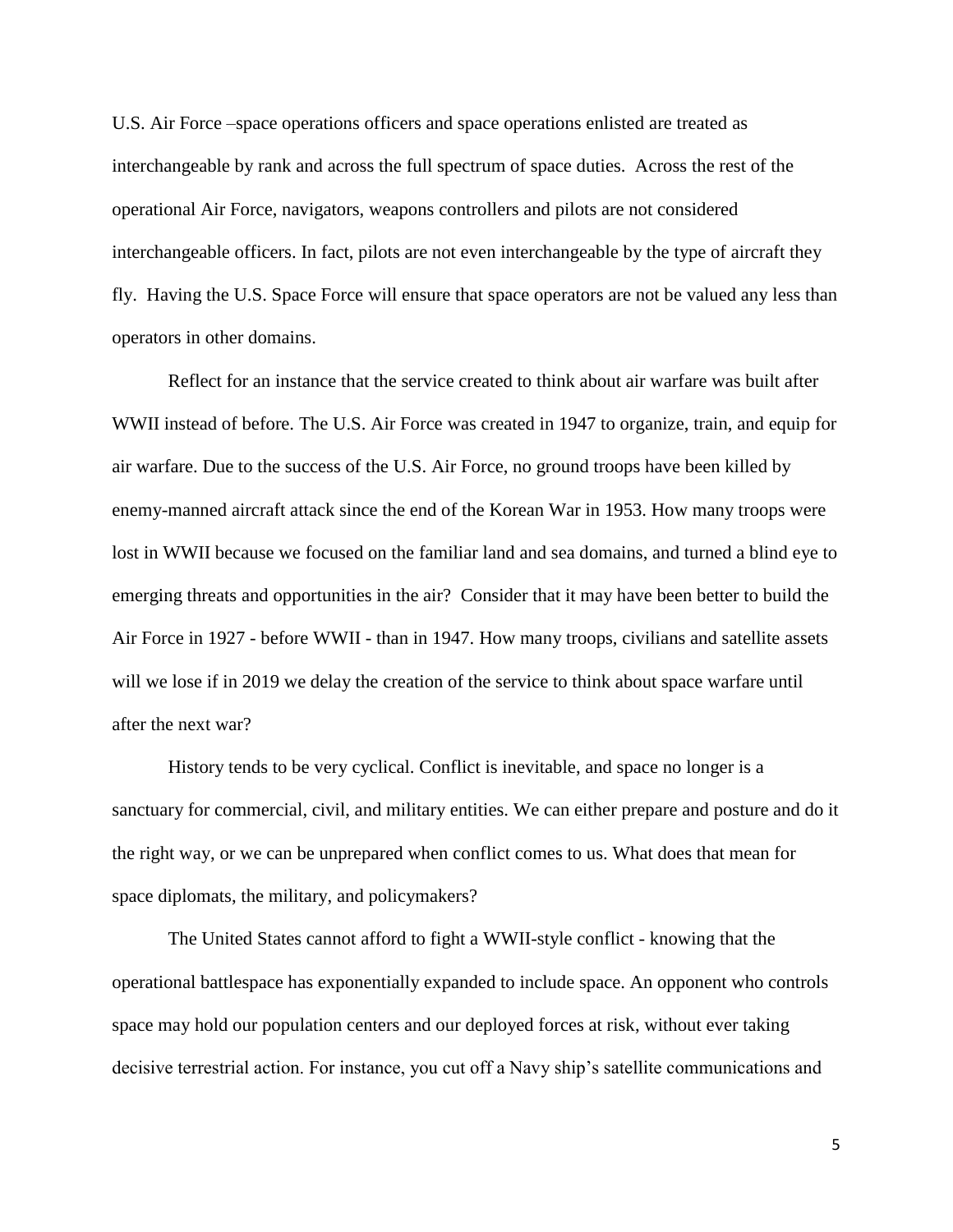navigational control, then all you have is a vessel in the middle of the vast Pacific Ocean. How many Navy sailors know celestial navigation these days? To keep the peace and to win the next war, we must outthink our adversaries. That means recruiting the right people to think about the problem. We must put them in a context that does not distract them from solving the problem, which is space.

The existing services have other priorities, and space is just one more problem that remains outside their area of expertise. We need a separate service dedicated to this domainbased problem set. If properly designed, the U.S. Space Force can achieve greater integration, overcome the existing paralysis of risk aversion, leverage our new technology base, and unify the efforts of disparately diverse Defense Department space elements.

With the U.S. Space Force, space and terrestrial-focused military services will provide the necessary forces for U.S. Space Command to ensure unfettered access to, and the freedom to operate in, space. U.S. Space Command will provide vital effects and capabilities to joint and coalition partners during peacetime and across the spectrum of conflict. Just as the U.S. Navy stands the watch to ensure that we can freely navigate the world's seas, America must now ensure the freedom to navigate through space. If we continue to delay the creation of a U.S. Space Force until it is too late, we jeopardize the comforts of our American way of life; the lifeline of our economy; the enabling of our national security assets; and execution of priorities in the South China Sea, Eurasia, the Middle East, and elsewhere.

We must not wait until space war damages our comforts of life to adapt our posture. With each passing day, great power competition becomes ever more the norm, and potential adversaries become more competent and capable in space. Like any land and maritime conflicts, America will never go to war without its allies, and this is especially true in space. In space, we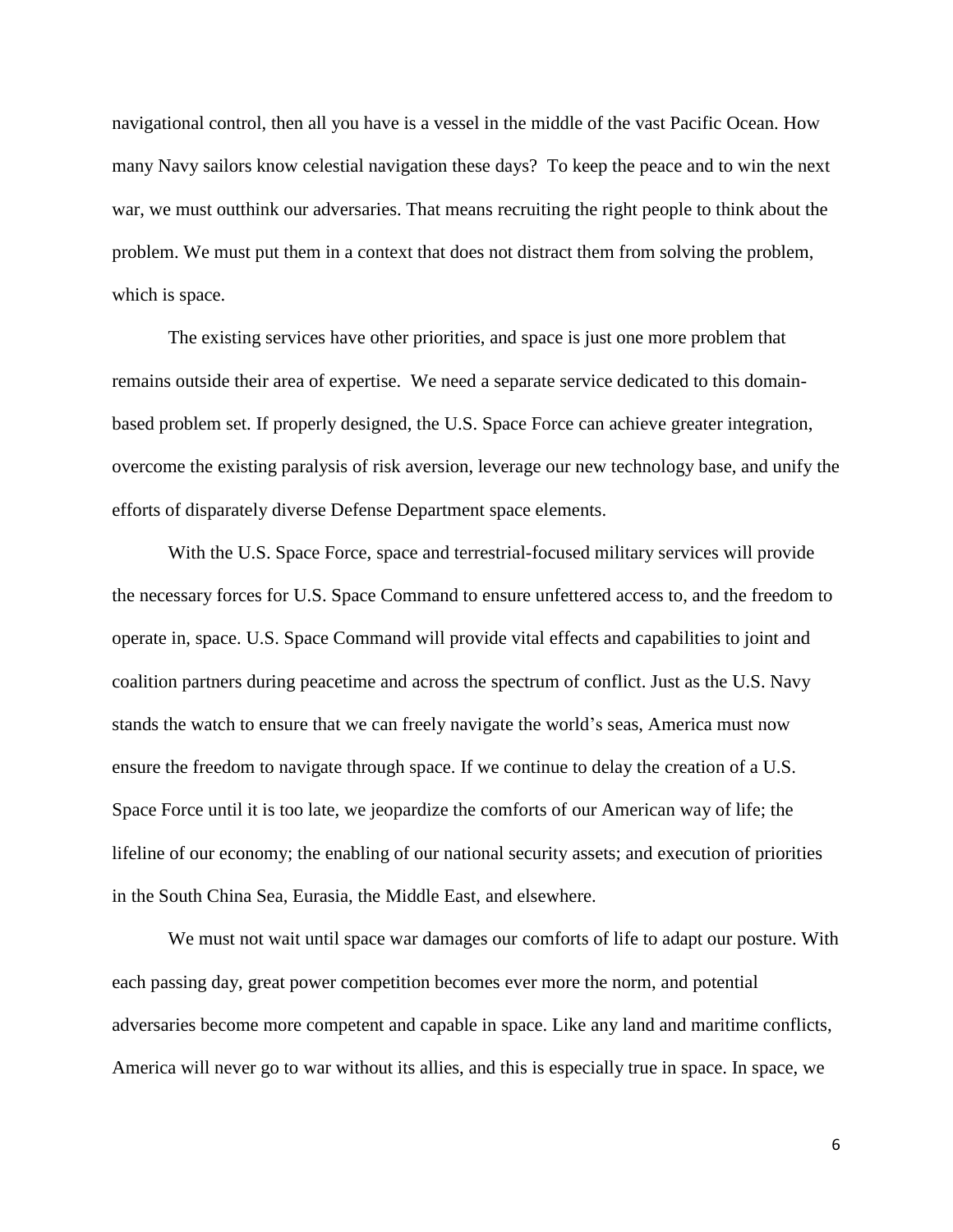may partner with, protect, and inform our allies. In fact, in the civil and commercial sector, we can think about satellites as being either hostile or non-combatants on a battlefield. Policymakers, diplomats and the military will face the daunting challenge of differentiating between friend and foe.

Now, let me share with you this story that recently happened involving an Indian satellite test. In March, a squadron of Air Force officers stationed outside of Denver, Colorado detected and warned of a missile launch coming off of the coast of India. The missile flew for three minutes before making impact with an Indian military observation satellite about 200 miles above the earth's surface. The Combined Space Operations Center just north of Santa Barbara, California began tracking and cataloging about 270 pieces of space debris, the smallest being about 4 inches in diameter – most of which burned up in atmosphere. India's space program started in the early 1960s, but now they are the fourth nation ever to demonstrate anti-satellite (ASAT) capabilities. By no means will they be the last nation – expect more nations in the future which will increase risk of mishaps in space.

To put that in perspective - In 2007, the Chinese conducted an ASAT test when it destroyed one of its dead weather satellite, which created a debris field of almost 3400 pieces – more than half of which are expected to be still in orbit in 2027. The United States tracks all space debris, and ironically when any of 2007 ASAT debris potentially interferes with Chinese satellites, it is our military than warns the Chinese of that fact.

Right now, we have a competitive advantage, but that advantage is rapidly eroding as peer and near-peer competition ascend into space with advanced technologies. We need to think about space before we lose it. To conclude, let me propose that like any branch of the military, the stick is always the insurance policy. Fire insurance policies never payout if there is no fire.